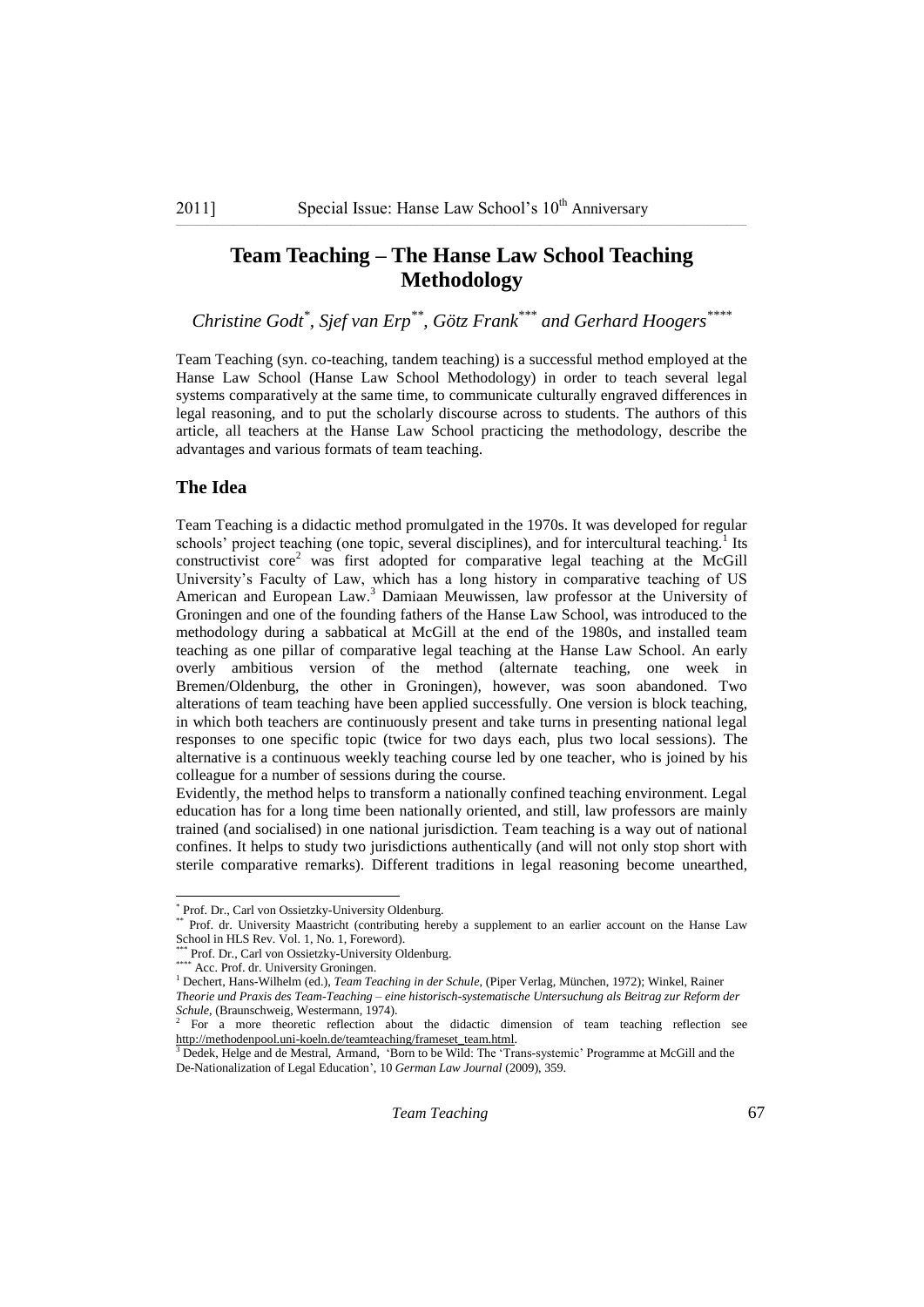different priorities in legal values become transparent. These insights cannot be conveyed by ex-cathedra teaching. Coupled with a reflection of European influences<sup>4</sup>, the method makes divergences and convergences in European legal cultures tangible. Thus, team teaching is a highly attractive form of transnational legal education which optimally prepares students for an internationalized business environment or a service in the cooperative network of administrations. Beyond those material advantages, students profit from a diversified teaching methodology for didactic reasons.<sup>5</sup> Last but not least, teachers profit scientifically from the stimulating teaching atmosphere.

#### **Experience Case 1**

"Comparative Property Law" has now been co-taught for two winters. For a long time, property law has been held to be a truly nationally engraved *sedes materiae,* resulting in jurisdictions which are too different to be compared (no tangible *tertium comparationes*, "comparing apples and pears"). However, whereas the various European cultures witnessed very different historical developments (e.g., in the UK it is still the crown which holds ownership to all land), all European countries as part of the European Union operate on the base of a market economy built on property and contract. At the end of the day, the concrete process of how to transfer property must be quite similar. However, the way of reasoning is different. Answers to specific problems are sometimes identical, sometimes very different, and most often "somehow similar". The truly interesting observations are made in this grey zone.

In the winter semester 2009/2010 Christine Godt taught the course together with Sjef van Erp. Abiding to the Hanse Law School architecture, special emphasis was given to the German-Dutch legal comparison. From a comparatist"s standpoint, the analysis of Dutch law is especially fruitful. Its roots are French, but it is strongly influenced by German *and* Common Law. In addition, the Dutch legislator has been devoted to legal modernisation, and has adopted several recent codices - most prominent the Nieuw Burgerlijk Wetboek of 1992 which became a point of reference in the process of legal transformation of the Eastern European countries.

The course is split in two block seminars. The first part is devoted to laying the ground; the second part gives room for contemporary legal discussions. The first block focuses on basic legal constructs which are taught from a comparative perspective, while highlighting differences. German specificities which isolate German property law from its neighboring jurisdictions like the "Abstraktionsprinzip" (the split of the obligatory contract and the property delivering contract), multi-level possession ("gestufter Besitz"), and the "property right in an expectation" ("Anwartschaftsrecht") are explained, but put into perspective. The theoretic functionality and the practical consequences of these constructs are explained in depth. The transnational lawyer thus builds up an understanding of why jurisdictions adhere to their constructs and how similar results can be achieved by other means.

The second seminar in the winter 2009/2010 was devoted to the grey zone between property and contracts – a topic which is most fruitful considered by putting the German-

 $\overline{a}$ 

<sup>4</sup> On the Europeanisation of law, focussing on private law, see Akkermans, Bram, "Challenges in Legal Education and the Development of a New European Private Law", 10 *German Law Journal* (2009), 803-14.

<sup>5</sup> Respecting various types ,,types of learning", see only (Reich, Kersten, *Konstruktivistische Didaktik: Lehr- und Studienbuch mit Methodenpool*, 4<sup>th</sup> ed. (Beltz Verlag, Weinheim und Basel, 2008), 189).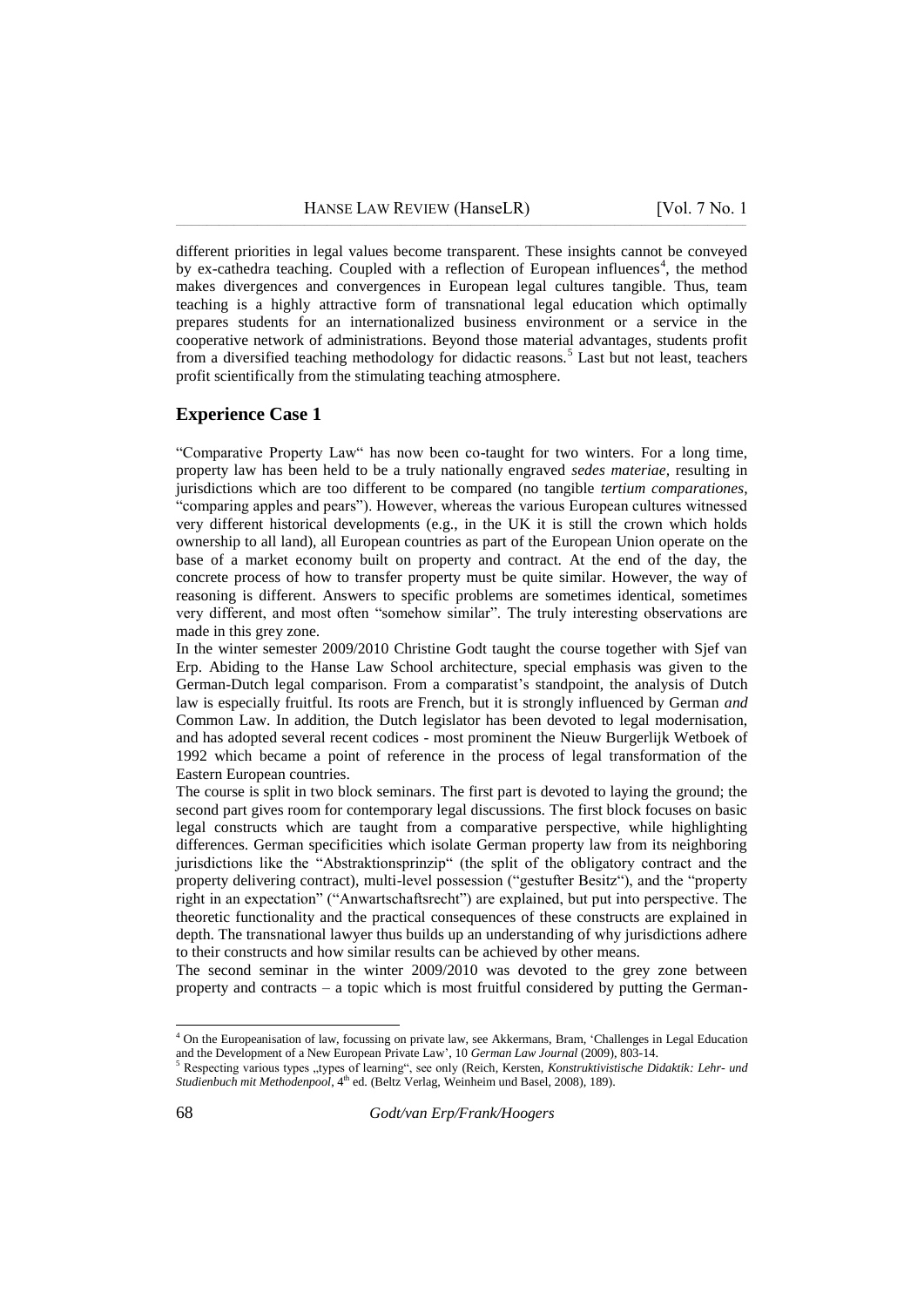### $2011$ ] Special Issue: Hanse Law School's  $10<sup>th</sup>$  Anniversary

Dutch comparison at center stage. Obvious differences separate the German from the Dutch reasoning about property. The Dutch system provides for no isolated claim for injunction based on the violation of a property right. The Netherlands embed the claim into the tort system. Another fundamental difference occurs with regard to claims. In the Netherlands, claims belong to the area of *goederenrecht* ("Güterrecht"), not to the area of obligations (like in Germany and the UK). These differences refresh our reflection on the relationship between property and contract, and deliver fruitful insights into contemporary legal arrangements. One first example is the recently much debated prohibition to cede an obligation (e.g. in credit contracts secured by mortgages). In the Netherlands, the prohibition has third party effect (*in rem* effects). The idea is that the owner of the claim does not fully dispose of his/her claim any more. He/she is not allowed to cede the claim to a third party. Thus, the very core of property is minimised. Because of this restriction on proprietary capacity, the prohibition is attributed to effect third parties – in contrast to German law. To students this reconception does not only clarify the dogmatic construction between the two norms § 399 Alt. 2 and § 137 in the German BGB. More importantly, this different approach towards contractual prohibitions sheds light on the dissimilar systematic thinking in the Netherlands with regard to unauthorised disposition of a right in general. In the Netherlands, the central idea is that there is nothing to dispose of; the contractual prohibition extracted the *commodum*. The subsequent transfer lacks its object. In contrast, in Germany the central idea revolves around the consequences of the missing authorisation. It circles around the concept of good faith. If the third party was in good faith and the objective circumstances support the misconception, than the interests of trade will enjoy priority over the interests of the owner. The faithful buyer will acquire a good title. However, the good faith rules are not applicable to the cession of claims (§§ 398 ff. BGB) in contrast to the transfer of movables (§§ 932 ff. BGB). German theory does not conceive this friction as a chasm. It is conceptualised as a systematic consequence of the principle that claims cannot be acquired in good faith (only exception: the so-called "forderungsentkleidete Hypothek"). Quite to the opposite, to Dutch lawyers the acquisition of claims in good faith is perfectly possible – yet unthinkable in the German tradition.

Another difference between the Dutch and the German system is instructive for the understanding of the debate about a harmonised European civil law. The Dutch legislator abolished the non-possessory pledge in 1992. The intent was to return to the French principle of registration (in order to protect the original owner against fraudulent sale). The (non-registered) "Sicherungsübereignung", however, is one of the centerpieces of German Property Law, and a common instrument to secure credits in purchased movables, esp. cars. The juxtaposition explains two different things. First, the legislative arguments shed light on why most of the other European jurisdictions refuse the introduction of a non-possessory pledge (protection of the creditor). Second, the discussion distances students from the traditional German systematic thinking.

While the German and the Dutch system differ in substantial parts, the Dutch legislator anticipated legislative changes which were only introduced in Germany years later. While abolishing the non-possessory pledge in 1992, the Dutch legislator introduced a "qualitative duty" (Art. 6:252 Nieuw Burgerlijk Wetboek) which supplements the *in rem* effect of the servitude with an obligatory duty. A similar connection of property and contract was introduced to the German "Grundschuld" in 2009, § 1192 Abs. 1a BGB. While these developments put pressure on the German "Abstraktionsprinzip", the clear cut rule of privity of contracts is equally put in question. The earliest decision was handed down by the

*Team Teaching* 69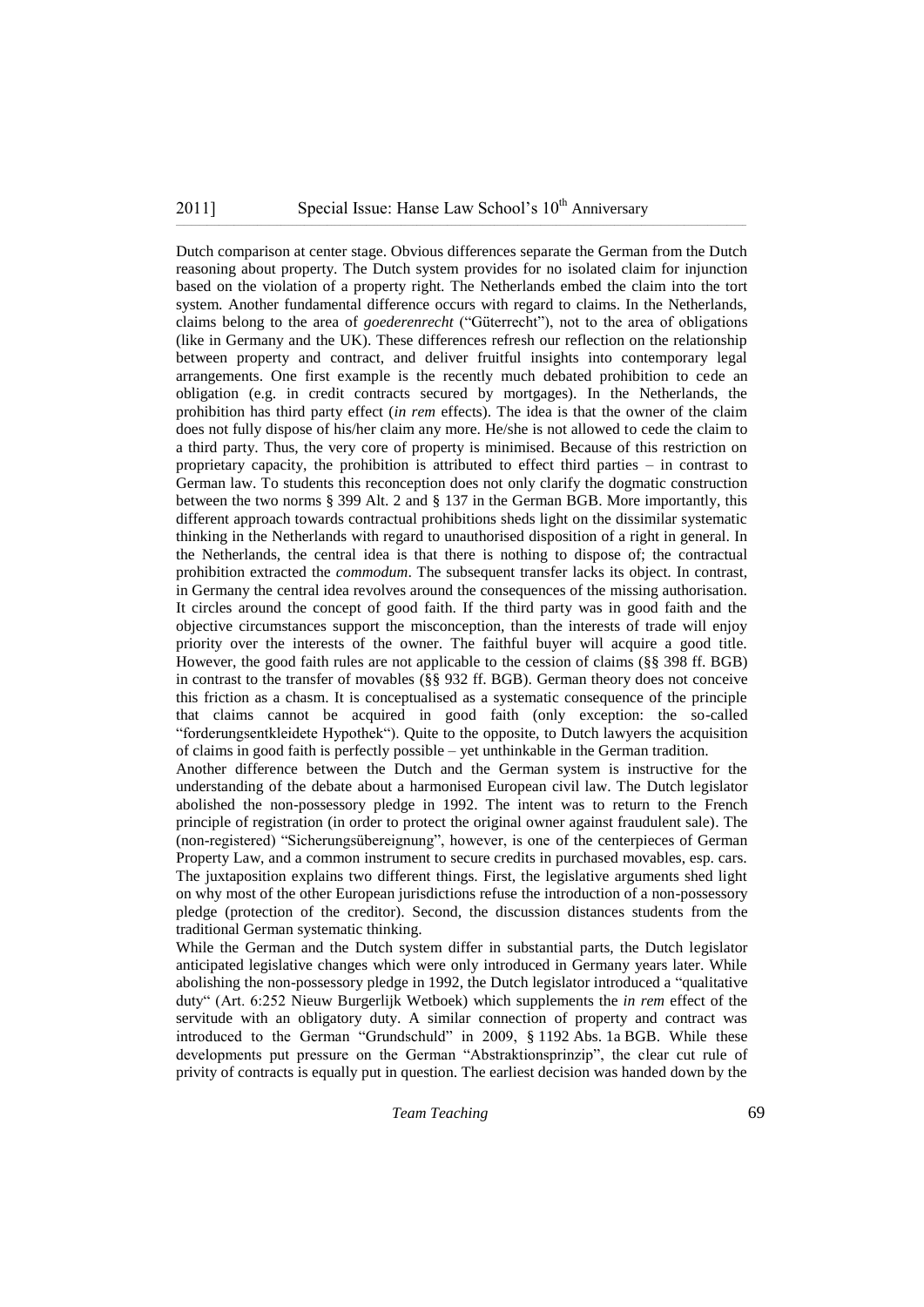[English Court of Appeal](http://en.wikipedia.org/wiki/English_Court_of_Appeal) in *Adler v Dickson in* 1955. The court granted an *in rem* effect to contractually agreed limits to liability for which a third party effect is wanted by the parties (so called "Himalaya clause" named according to the name of the ship in question). The legal situation in Germany is quite similar. However, the effect is unambiguously embedded in the law of obligations via the construct of the so called "Vertrag mit Schutzwirkung zugunsten Dritter" (first adapted by the German Supreme Court in the so called "Salatblattfall case" in 1976 [BGHZ 66, 57]).

The reflection about the grey zone between contracts and property brings new light to various modern constellations. Without this understanding, modern financial instruments like swaps and their technique of bundling claims in a way that not property is transferred but only the attribution contractually agreed upon, would not be conceivable. One would neither recognize the internal dogmatic frictions which occur by transposing European directives, nor the differences between member states when transposing them, e.g. the European Emission Trading Directive (Dir. 2003/87/EC). The Netherlands introduced the "Abstraktionsprinzip" for transferring emission certificates, Germany introduced transferability (and trade) of (administrative) obligations. These new hybrids occur in various fields of "new property", such as trust constellations in patent applications by research contracts or *in rem* effects of user rights in software treaties.

In the current winter semester 2010/2011, Christine Godt teaches the course together with Prof. Alison Clarke, University of Surrey (United Kingdom), and they follow again the double block seminar structure. The first block again focussed on the essentials institutions of property law, although with a much stronger emphasis on the differences between Common Law and Continental, esp. German law. The second block seminar will look into collective titles, the governance of public goods, the regulatory use of property and its consequences on societal behaviour.

While the list of interesting comparisons could be easily supplemented by further cases, the explanans has already become clear: It is the lively discussion between scholars which uncovers legal evolution. Team teaching provides a frame in which such a type of academic progress can happen.

## **Experience Case 2**

The course in fundamental rights given by Götz Frank and Gerhard Hoogers in Oldenburg is an introductory course, which familiarizes the HLS students with the German fundamental rights system. One of the most interesting features of this topic lies in the fact that although it is still a relatively young field of law in the German legal system (compared to *e.g.* civil or penal law), it has nevertheless grown to be of great importance, not least for other fields of law. Technically, the course is taught on a weekly basis (by G. Frank). The team teacher (G. Hoogers) comes in every other week, and then, the course is taught together.

The course starts with a description of the development of fundamental rights in the German constitutional system and their ever growing importance since the coming into force of the Basic Law in 1949 and the introduction of the Federal Constitutional Court shortly after. This history is juxtaposed with the comparison to the Dutch legal system. Partly due to a rather different constitutional history, the Dutch constitutional system is less "fundamental rights oriented" than the German one. The Dutch constitution originates from 1814 and although it has been amended many times since then, it is still more or less an

70 *Godt/van Erp/Frank/Hoogers*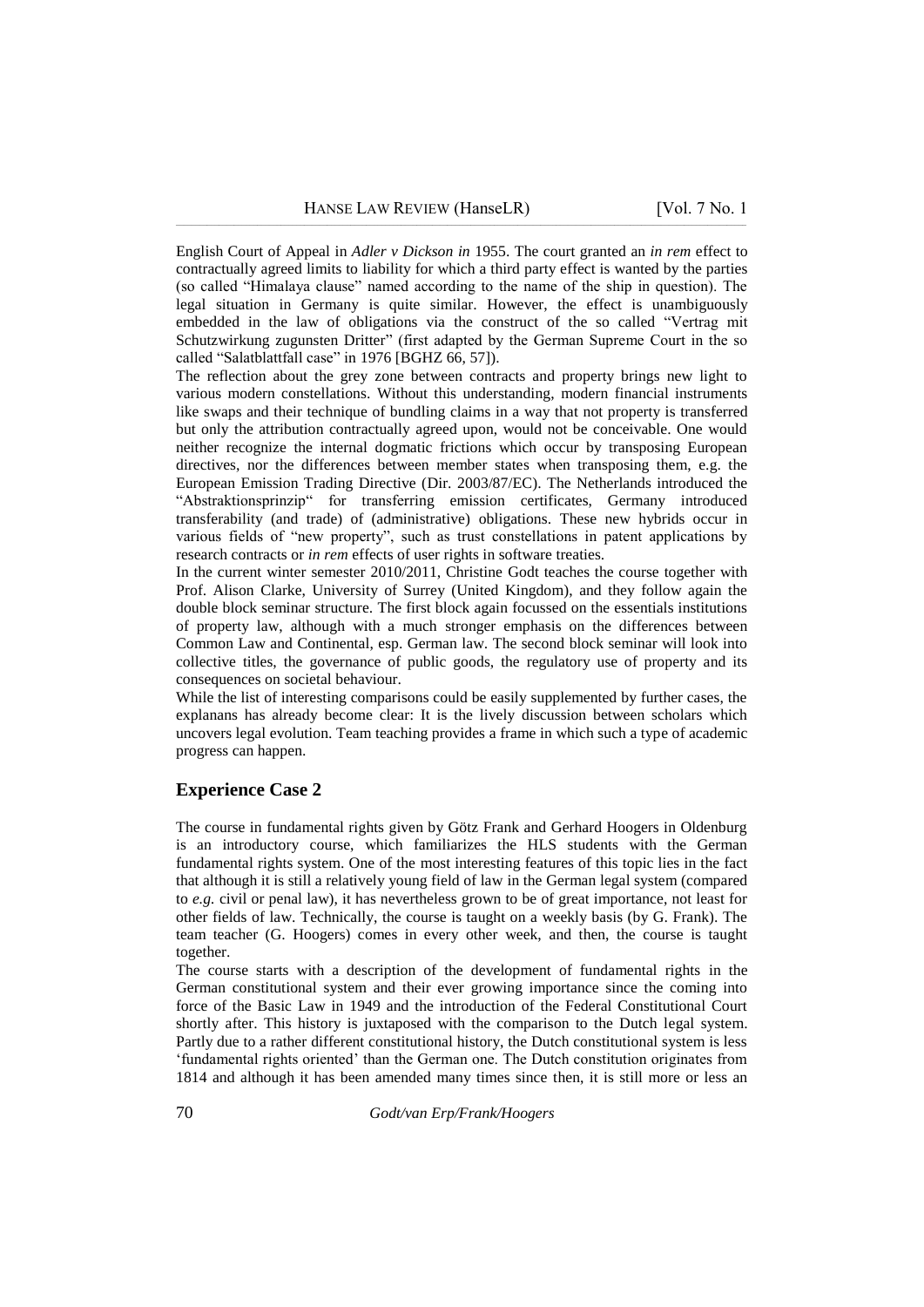example of a 19<sup>th</sup> century 'limited monarchy type' constitution. Up to the constitutional revision of 1983, fundamental rights were rather few and far between in the text of the Dutch constitution: it was only in that year that a new chapter one was introduced, bringing together the existing fundamental rights, creating a number of new ones, and introducing a general system of limitations and safeguards. Up to this day, it is still not possible for the courts to review the constitutionality of acts of the legislator, however. The contrast between the constitutional history of Germany and the Netherlands in this regard illustrates the new way that Germany took after 1949 and the inspiration that the American system of constitutional review was to the *Verfassungsväter* at Herrenchiemsee when they were drafting the Basic Law.

The second topic chosen focuses on the way the Federal Constitutional Court interprets the fundamental rights in the Basic Law and their role and function in the constitutional system of the Federal Republic. One of the focal points here is the relationship between the Federal Constitutional Court and the Court of Justice of the European Union as well as the European Court of Human Rights. In its decisions, the Federal Constitutional Court has always maintained its own supremacy *vis-à-vis* these two international courts. In its human rights jurisprudence, the Federal Constitutional Court maintains that it has a constitutional duty to review and possibly nullify decisions by both courts if these courts make decisions which infringe upon the fundamental rights upheld by the Federal Constitutional Court itself, the so-called "Solange" doctrine. In the Netherlands, the situation is markedly different. In the Dutch constitutional system, international norms that are "generally binding" and take precedence over national norms, possibly up to and including the constitution itself. Since most international human rights treaties contain such generally binding norms, the Dutch courts are under a constitutional obligation to review national norms on their conformity to international human rights norms, as included in the ECHR or the ICCPR. This leads to a situation where the decisions of international courts, especially the European Court of Human Rights in Strasbourg, are of enormous importance for the Dutch Courts when interpreting international human rights, specifically those contained in the ECHR. The jurisprudence of the Luxemburg Court is also mostly accepted by Dutch Courts, based upon the theory that since the *Van Gend en Loos* and *Costa/ENEL* decisions of the early 1960s the legal order of the EU has developed an autonomous character and is therefore no longer limited by the constitutional and legal norms of its member states.

In other words: whereas in Germany the fundamental rights of the Basic Law play an extremely important role in the legal system and are even used by the Federal Constitutional Court to (at least possibly) "shield" the German legal order from infringements by international norms and international courts, the fundamental rights in the Dutch constitution play only a limited role in the constitutional system of the Netherlands. On the other hand, international human rights playing a very important role in the domestic legal system, are interpreted widely by national courts, and are in the last instance colored by the jurisprudence of international courts, even in their domestic application.

The contrast between these two systems is illustrated and elaborated upon by both teachers in discussion and interaction with the students. This enables the students to gain understanding for both systems and to develop, at an early stage of their legal studies, an understanding for the fact that there is no "given way" of dealing with important constitutional problems. Through very different approaches, Germany and the Netherlands have both developed a system that grants a very high standard of human rights protection to their citizens. At first, this may seem very demanding of students at this early stage of their

*Team Teaching* 71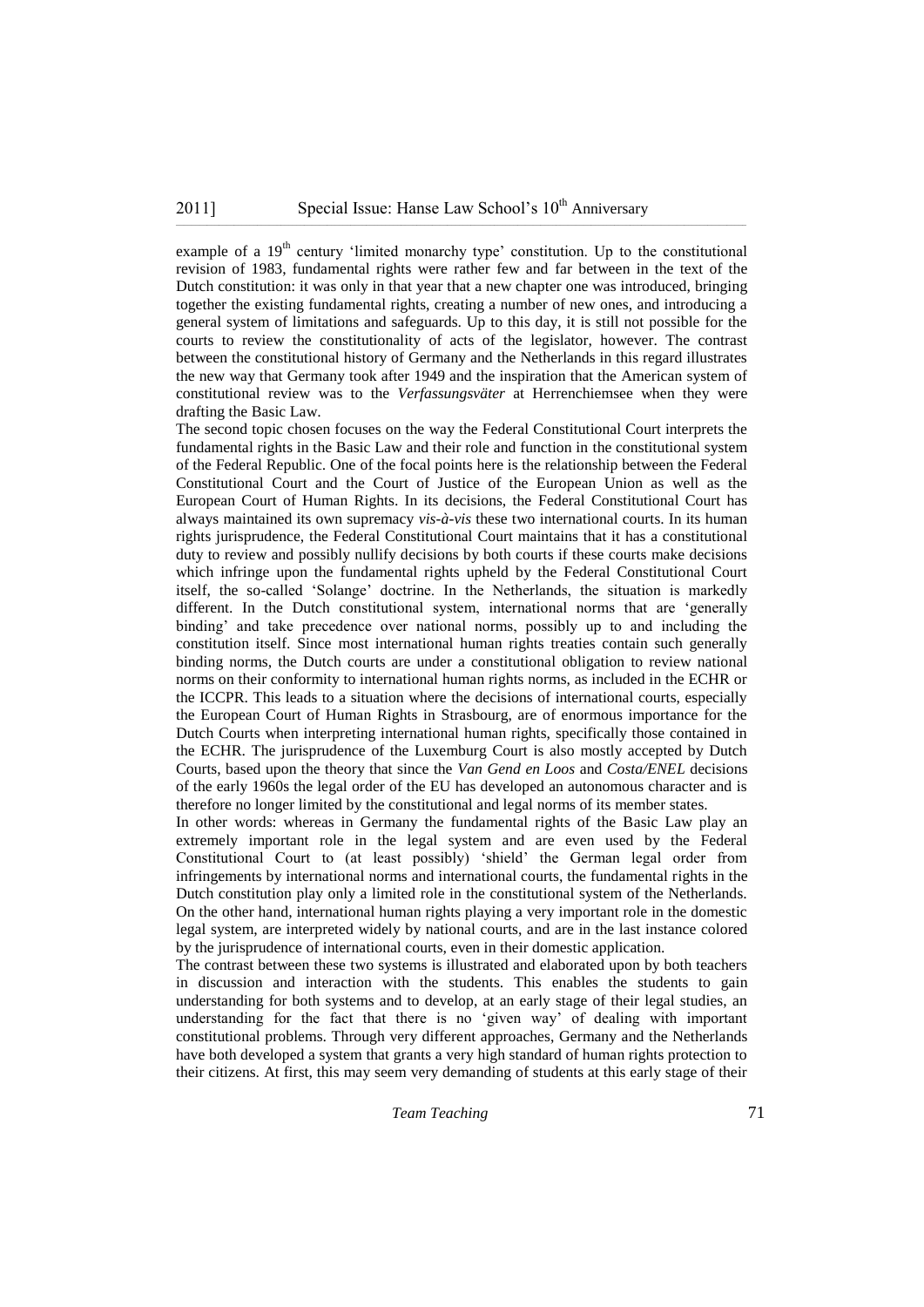studies: we believe, however, that it enables students to gain a deeper understanding of the whole concept of constitutional law and the role of fundamental rights therein.

In the third phase of the course, the fundamental rights praxis of the Netherlands is elaborated upon. Through a number of important decisions of Dutch Courts concerning national and international human rights, the role and function of fundamental rights in the Dutch constitutional system is highlighted. This is also the first time that the German students are confronted directly with Dutch as a language of law, because they have to close read these decisions. Normally, this part of the team teaching takes place near the end of the semester, to make sure that the students have gained a basic understanding of Dutch. This is also the first time that Dutch is used in class: the first two parts of the course are given in German.

The course finishes with an examination in which both teachers participate. The students" papers (discussed with and approved by both teachers) deal with current themes in fundamental rights doctrine, very often by means of a German-Dutch comparison. They are at first presented in class in a shortened form and discussed with the other students. They are then extended to full-length papers and reviewed by both teachers.

Over the past years this method of team teaching has proven its merits. The main focus of the course is on German constitutional law: the comparison to the Dutch legal system is used to highlight differences and parallels and to deepen the understanding of the students. (When the students follow their planned courses in Groningen, later in their studies, the focus obviously shifts to the Dutch constitutional system.) In this way, the HLS course in fundamental rights can maintain its introductory character, while at the same time deepening the understanding of the German constitutional system and its fundamental rights law.

#### **Evaluation and Outlook**

The usual response from traditional teachers with regard to team teaching is that it is "too time-consuming", and the one from financial departments that it is "too expensive". However, these arguments do not always hold. The bottom line is that team teaching is a suitable form for teaching *specific* topics in *specific* institutions. It does not make sense for teaching the strict legal technical analysis. Neither is it apt to teach homogenous fields of law. Nor is it apt for institutions just focusing on a (strictly) nationally oriented audience. However, it is a fruitful form of modern internationalized teaching. In addition, it is apt to break with procrustean teaching attitudes. Teachers cannot master every jurisdiction, and students are to be exposed to different traditions in legal reasoning. The Hanse Law School's ambition is a comparative education with a distinct method of legal analysis which differs from the traditional education directed towards the "Staatsexamen". Team teaching is one instrument for bringing out this difference: It is consequently comparative. As a method, it naturally conveys that there is not only "the one right answer". However, for the "Staatsexamen" which is oriented towards the judges profession, the central hermeneutic *must* be "the one right answer" since judges are expected to decide in a predictable manner. The hermeneutic of the Hanse Law School differs from that by being interested in differences and in reasons for difference. Its focus is on conceptual alternatives. After the traditional dialectic legal reasoning of opposing opinions has become deformed in the German mass legal education into a formalistic technique which is believed to be *the* "practical tool of judges" (instead of a scientific method), the Hanse Law School

72 *Godt/van Erp/Frank/Hoogers*